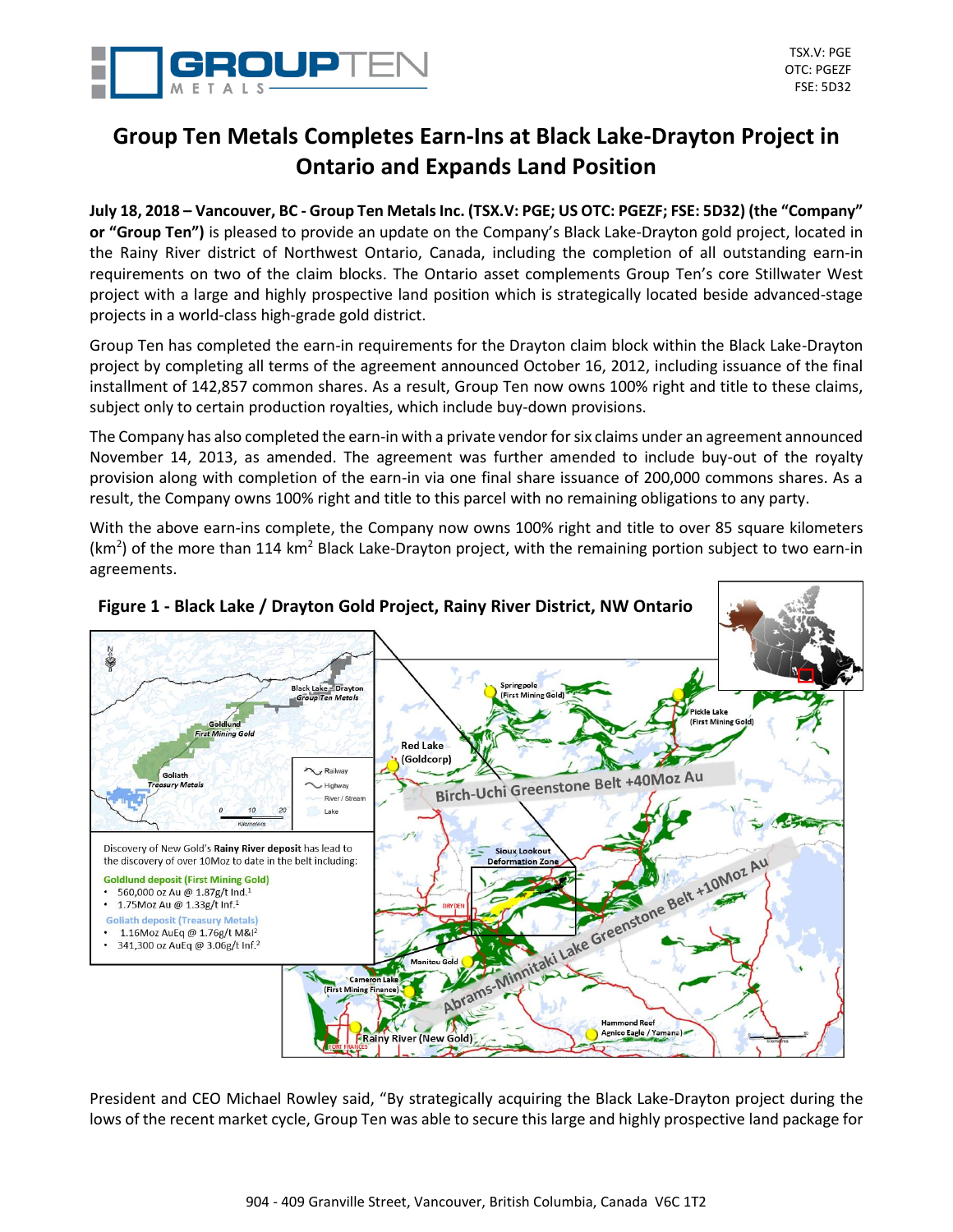

very modest consideration. Recent results and work currently underway on the adjoining Goldlund and Goliath projects held by First Mining Gold and Treasury Metals, respectively, continues to bring new interest to the area, building on New Gold's Rainy River project which first attracted attention to the district in the 1990s. The Company has received expressions of interest from potential partners on the project and is currently planning field programs for 2018 to further demonstrate the potential of this high-quality, yet under-explored, gold asset."

## **About the Black Lake-Drayton Project**

The Black Lake-Drayton project has been consolidated by the Company in five parcels as four option deals plus direct staking, providing Group Ten with 100% earn-in or ownership on more than 114 km<sup>2</sup> and over 30 km of underexplored strike length in in the Abrams‐Minnitaki Lake archean greenstone belt, along the northern margin of the Wabigoon sub-province. This highly active gold belt is host to a number of well-known deposits including Goliath (Treasury Metals), Goldlund (First Mining Finance) and Rainy River (New Gold), all of which have seen substantial recent expansions, among others.

The Black Lake-Drayton project includes an archive database with more than 20 historic occurrences, multiple high-grade bulk samples and over 127 drill holes, in addition to geological, geochemical and geophysical data. Although 43% of past drill holes intercepted gold or copper mineralization, they did not adequately test the mineralized zones which are now better understood in the area. Much of the project's more than 30 km of strike length remains untested, despite the success of neighbouring deposits with similar geology.

On a regional scale, the project is located in the Abrams‐Minnitaki Lake greenstone belt which is south of and parallel to the Birch-Uchi belt, another archean greenstone belt that is home to a number of high-grade gold producers including Goldcorp's Red Lake mines. Despite its proximity to the Red Lake area and the Birch-Uchi belt, the Abrams-Minnitaki greenstone belt remained underexplored into the 1990s due to persistent ground cover and limited road access. In the past two decades, new roads and improved exploration techniques have led to the delineation of multiple multi-million-ounce high-grade gold reserves on numerous projects in the belt.

*Note 1 - Goldlund mineral resource figures based on "Technical Report and Resource Estimation Update on the Goldlund Project" dated February 7, 2017, available under First Mining Gold's profile at sedar.com*

*Note 2 - Goliath project mineral resource estimate based on "Technical Report and Updated Resource Estimate for the Goliath Gold Project", effective August 28, 2015, available under Treasury Metals' profile at sedar.com.*

### **About Group Ten Metals Inc.**

Group Ten Metals Inc. is a TSX-V-listed Canadian mineral exploration company focused on the development of high-quality platinum, palladium, nickel, copper and gold exploration assets in top North American mining jurisdictions. The Company's core asset is the Stillwater West PGE-Ni-Cu project adjacent to Sibanye-Stillwater's high-grade PGE mines in Montana, USA. Group Ten also holds the highly prospective Kluane PGE-Ni-Cu project on trend with Nickel Creek Platinum's Wellgreen deposit in Canada's Yukon Territory, and the high-grade Black Lake-Drayton Gold project in the Rainy River district of northwest Ontario.

### **FOR FURTHER INFORMATION, PLEASE CONTACT:**

| Michael Rowley, President, CEO & Director |                           |
|-------------------------------------------|---------------------------|
| Email: info@grouptenmetals.com            | Phone: (604) 357 4790     |
| Web: http://grouptenmetals.com            | Toll Free: (888) 432 0075 |

### **Quality Control and Quality Assurance**

Ms. Debbie James, P.Geo., is the qualified person for the purposes of National Instrument 43-101, and she has reviewed and approved the technical disclosure contained in this news release.